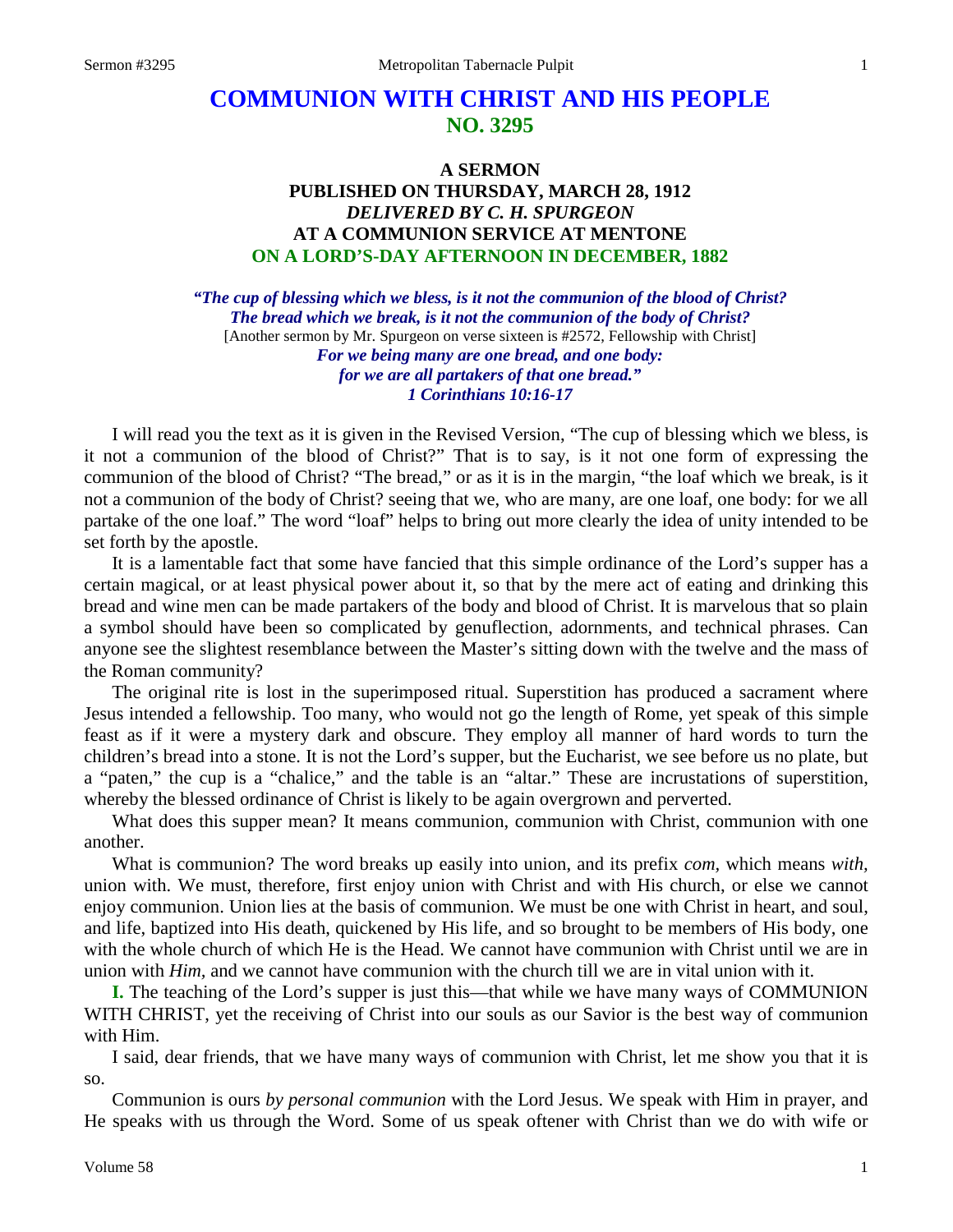child, and our communion with Jesus is deeper and more thorough than our fellowship with our nearest friend. In meditation and its attendant thanksgiving we speak with our risen Lord, and by His Holy Spirit He answers us by creating fresh thought and emotion in our minds.

I like sometimes, in prayer, when I do not feel that I can say anything, just to sit still, and look up, then faith spiritually catches sight of the Well-beloved, and hears His voice in the solemn silence of the mind. Thus we have communion with Jesus of a closer sort than any words could possibly express. Our soul melts beneath the warmth of Jesus' love, and darts upward her own love in return.

Think not that I am dreaming, or am carried off by the memory of some unusual rhapsody, no, I assert that the devout soul can converse with the Lord Jesus all day, and can have as true fellowship with Him as if He still dwelt bodily among men. This thing comes to me, not by the hearing of the ear, but by my own personal experience, I know of a surety that Jesus manifests Himself unto His people as He does not unto the world.

Ah! what sweet communion often exists between the saint and the Well-beloved, when there is no bread and wine upon the table, for the Spirit Himself draws the heart of the renewed one, and it runs after Jesus, while the Lord Himself appears unto the longing spirit! "Truly our fellowship is with the Father, and with his Son Jesus Christ." Do *you* enjoy this charming converse?

Next, we have communion with Christ *in His thoughts, views and purposes,* for His thoughts are our thoughts according to our capacity and sanctity. Believers take the same view of matters as Jesus does, that which pleases Him pleases them, and that which grieves Him grieves them also. Consider, for instance, the greatest theme of our thought, and see whether our thoughts are not like those of Christ. He delights in the Father, He loves to glorify the Father, do not we? Is not the Father the center of our soul's delight? Do we not rejoice at the very sound of His name? Does not our spirit cry, "Abba, Father"?

Thus it is clear that we feel as Jesus feels towards the Father, and so we have the truest communion with Him. This is but one instance, your contemplations will bring before you a wide variety of topics wherein we think with Jesus. Now, identity of judgment, opinion, and purpose forms the highway of communion, yea, it is communion.

We have also communion with Christ *in our emotions*. Have you never felt a holy horror when you have heard a word of blasphemy in the street? Thus Jesus felt when He saw sin, and bore it in His own person, only He felt it infinitely more than you do. Have you never felt as you looked upon sinners, that you must weep over them? Those are holy tears, and contain the same ingredients as those which Jesus shed when He lamented over Jerusalem. Yes, in our zeal for God, our hatred of sin, our detestation of falsehood, our pity for men, we have true communion with Jesus.

Further, we have had fellowship with Christ *in many of our actions.* Have you ever tried to teach the ignorant? This Jesus did. Have you found it difficult? So Jesus found it. Have you striven to reclaim the backslider? Then you were in communion with the good Shepherd who hastens into the wilderness to find the one lost sheep, finds it, lays it upon His shoulders, and brings it home rejoicing.

Have you ever watched over a soul night and day with tears? Then you have had communion with Him who has borne all our names upon His broken heart, and carries the memorial of them upon His pierced hands. Yes, in acts of self-denial, liberality, benevolence, and piety, we enter into communion with Him who went about doing good.

Whenever we try to disentangle the snarls of strife, and to make peace between men who are at enmity, then are we doing what the great Peacemaker did, and we have communion with the Lord and Giver of peace. Wherever, indeed, we co-operate with the Lord Jesus in His designs of love to men, we are in true and active communion with Him.

So it is *with our sorrows.* Certain of us have had large fellowship with the Lord Jesus in affliction. "Jesus wept," He lost a friend, and so have we. Jesus grieved over the hardness of men's hearts, we know that grief. Jesus was exceedingly sorry that the hopeful young man turned away and went back to the world, we know that sorrow. Those who have sympathetic hearts, and live for others, readily enter into the experience of "the Man of sorrows." The wounds of calumny, the reproaches of the proud, the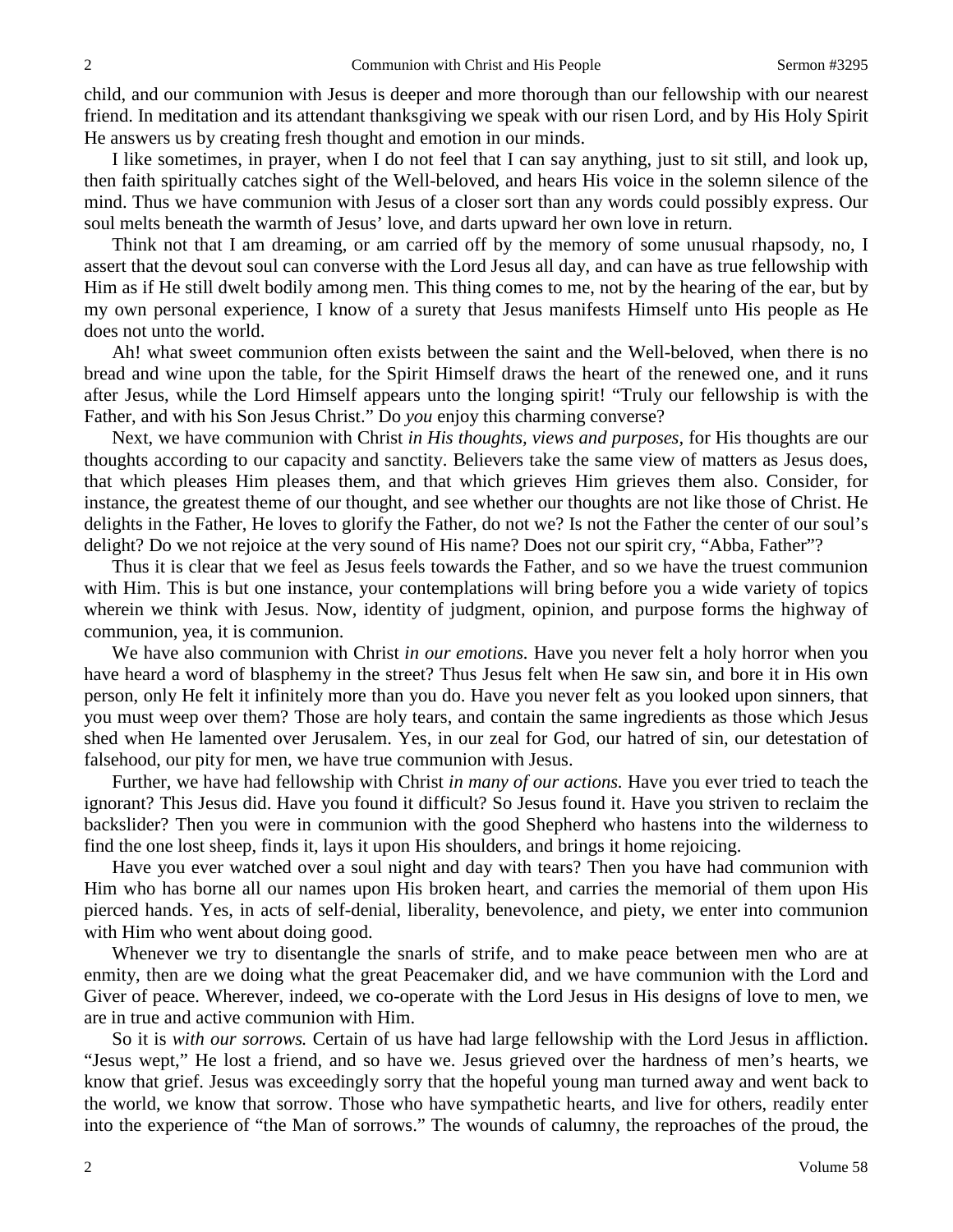venom of the bigoted, the treachery of the false, and the weakness of the true, we have known in our measure, and therein have had communion with Jesus.

Nor this alone, we have been with our divine Master *in His joys.* I suppose there never lived a happier man than the Lord Jesus. He was rightly called "the Man of sorrows," but He might with unimpeachable truth have been called "the Man of joys." He must have rejoiced as He called His disciples, and they came unto Him, as He bestowed healing and relief, as He gave pardon to penitents, and breathed peace on believers.

His was the joy of finding the sheep, and taking the piece of money out of the dust. His work was His joy, such joy that for its sake He endured the cross, despising the shame. The exercise of benevolence is joy to loving hearts, the more pain it costs, the more joy it is. Kind actions make us happy, and in such joy we find communion with the great heart of Jesus.

Thus have I given you a list of windows of agate and gates of carbuncle through which you may come at the Lord, but *the ordinance of the Lord's supper sets forth a way which surpasses them all.* It is the most accessible and the most effectual method of fellowship. Here it is that we have fellowship with the Lord Jesus by receiving Him as our Savior. We, being guilty, accept of His atonement as our sacrificial cleansing, and in token thereof we eat this bread and drink this cup.

"Oh!" says one, "I do not feel that I can get near to Christ. He is so high and holy, and I am only a poor sinner." Just so. For that very reason you can have fellowship with Christ in that which lies nearest to His heart, He is a Savior, and to be a Savior there must be a sinner to be saved. Be you that one, and Christ and you shall at once be in union and communion, He shall save, and you shall be saved, He shall sanctify, and you shall be sanctified, and twain shall thus be one.

This table sets before you His great sacrifice. Jesus has offered it, will you accept it? He does not ask you to bring anything—no drop of blood, no pang of flesh, all is here, and your part is to come and partake of it, even as of old the offerer partook of the peace offering which he had brought, and so feasted with God and with the priest. If you work for Christ, that will certainly be some kind of fellowship with Him, but I tell you that the communion of receiving Him into your inmost soul is the nearest and closest fellowship possible to mortal man.

The fellowship of service is exceedingly honorable when we and Christ work together for the same objectives, the fellowship of suffering is exceedingly instructive, when our heart has graven upon it the same characters as were graven upon the heart of Christ, but still, the fellowship of the soul which receives Christ and is received by Christ, is closer, more vital, more essential than any other. Such fellowship is eternal.

No power upon earth can henceforth take from me the piece of bread which I have just now eaten, it has gone where it will be made up into blood, and nerve, and muscle, and bone. It is within me, and of me. That drop of wine has coursed through my veins, and is part and parcel of my being. So he that takes Jesus by faith to be his Savior has chosen the good part which shall not be taken away from him. He has received Christ into his inward parts, and all the men on earth, and all the devils in hell cannot extract Christ from him.

Jesus saith, "He that eateth me, even he shall live by me." By our sincere reception of Jesus into our hearts, an indissoluble union is established between us and the Lord, and this manifests itself in mutual communion. To as many as received Him, to them has He given this communion, even to them that believe on His name.

**II.** I have now to look at another side of communion, namely, THE FELLOWSHIP OF TRUE BELIEVERS WITH EACH OTHER. We have many ways of communing the one with the other, but there is no way of mutual communing like the common reception of the same Christ in the same way. I have said that there are many ways in which Christians commune with one another, and these doors of fellowship I would mention at some length.

Let me go over much the same ground as before. We commune *by holy converse.* I wish we had more of this. Time was when they that feared the Lord spoke often one to another, I am afraid that now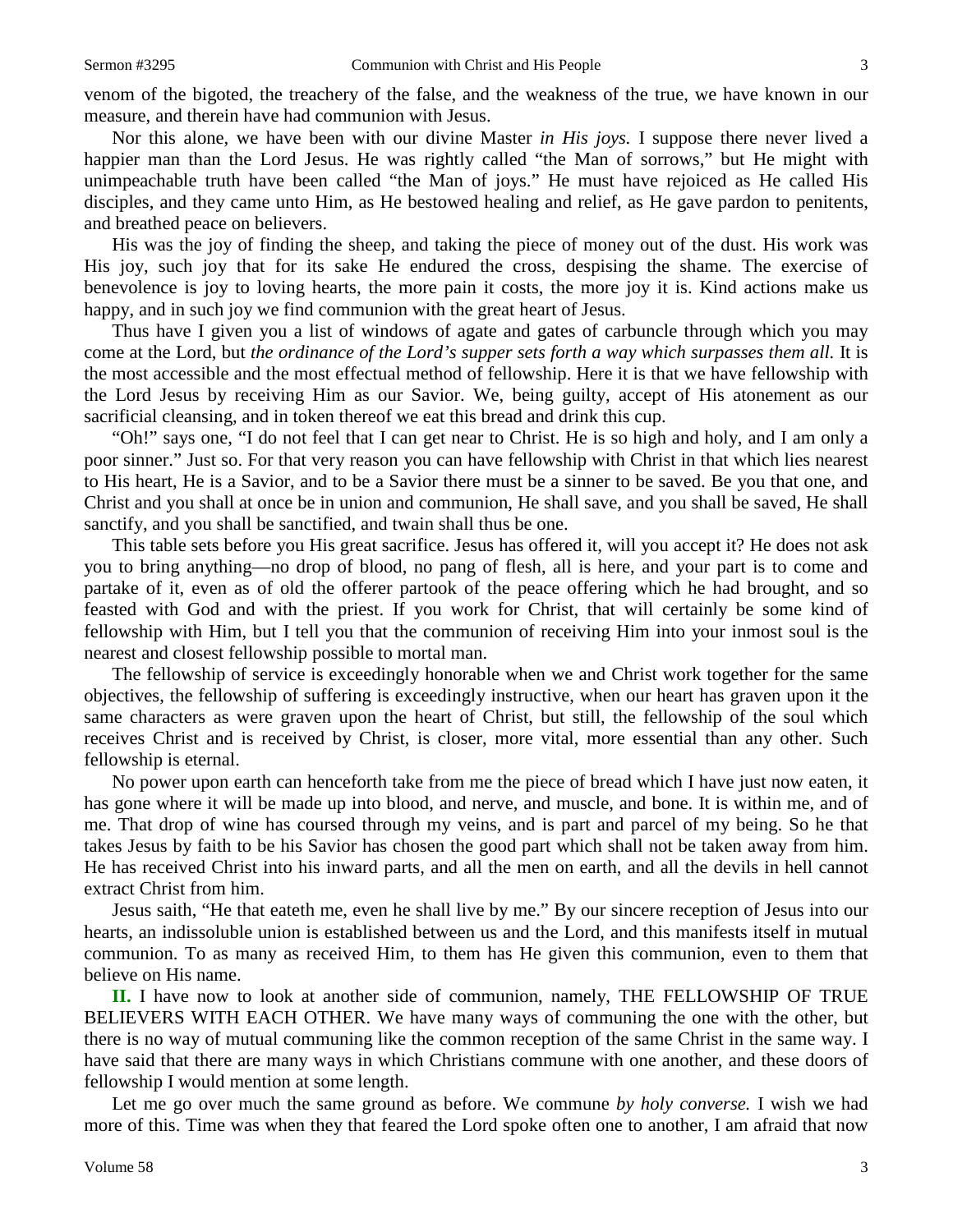they more often speak one against another. It is a grievous thing that full often love lies bleeding by a brother's hand. Where we are not quite so bad as that, yet we are often backward and silent, and so miss profitable converse. Our insular reserve has often made one Christian sit by another in utter isolation when each would have been charmed with the other's company. Children of one family need not wait to be introduced to each other, having eaten of this one bread, we have given and received the token of brotherhood, let us therefore act consistently with our relationship, and fall into holy conversation next time we meet.

I am afraid that Christian brotherhood in many cases begins and ends inside the place of worship. Let it not be so among us. Let it be our delight to find our society in the circle of which Jesus is the center, and let us make those our friends who are the friends of Jesus. By frequent united prayer and praise, and by ministering the one to the other, the things which we have learned by the Spirit, we shall have fellowship with each other in our Lord Jesus Christ.

I am sure that all Christians have fellowship together in their *thoughts*. In the essentials of the Gospel we think alike, in our thoughts of God, of Christ, of sin, of holiness, we keep step, in our intense desire to promote the kingdom of our Lord we are as one. All spiritual life is one. The thoughts raised by the Spirit of God in the soul of men are never contrary to each other. I say not that the thoughts of all professors agree, but I do assert that the minds of the truly regenerate in all sects, and in all ages, are in harmony with each other—a harmony which often excites delighted surprise in those who perceive it.

The marks that divide one set of nominal Christians from another set are very deep and wide to those who have nothing of religion but the name, yet living believers scarcely notice them. Boundaries which separate the cattle of the field are no division to the birds of the air. Our minds, thoughts, desires, and hopes are one in Christ Jesus, and herein we have communion.

Beloved friends, our *emotions* are another royal road of fellowship. You sit down and tell your experience, and I smile to think that you are telling mine. Sometimes a young believer enlarges upon the sad story of his trials and temptations, imagining that nobody ever had to endure so great a fight, when all the while he is only describing the common adventures of those who go on pilgrimage, and we are all communing with him.

When we talk together about our Lord, are we not agreed? When we speak of our Father and all His dealings with us, are we not one? And when we weep, and when we sigh, and when we sing, and when we rejoice, are we not all akin? Heavenly fingers touching like strings within our hearts bring forth the same notes, for we are the products of the same Maker, and tuned to the same praise. Real harmony exists among all the true people of God, Christians are one in Christ.

We have communion with one another too, in our *actions.* We unite in trying to save men, I hope we do. We join in instructing, warning, inviting, and persuading sinners to come to Jesus. Our life ministry is the same, we are workers together with God. We live out the one desire, "Thy kingdom come. Thy will be done in earth, as it is in heaven."

Certainly we have much communion, one with the other, in our *sufferings.* There is not a poor sick or despondent saint upon the earth with whom we do not sympathize at this moment, for we are fellow members, and partakers of the sufferings of Christ. I hope we can each one say—

> *"Is there a lamb in all Thy flock, I would disdain to feed? Is there a foe, before whose face, I fear Thy cause to plead?"*

No, we suffer with each other, and bear each other's burdens, and so fulfill the law of Christ. If we do not, we have reason for questioning our own faith, but if we do so, we have communion with each other.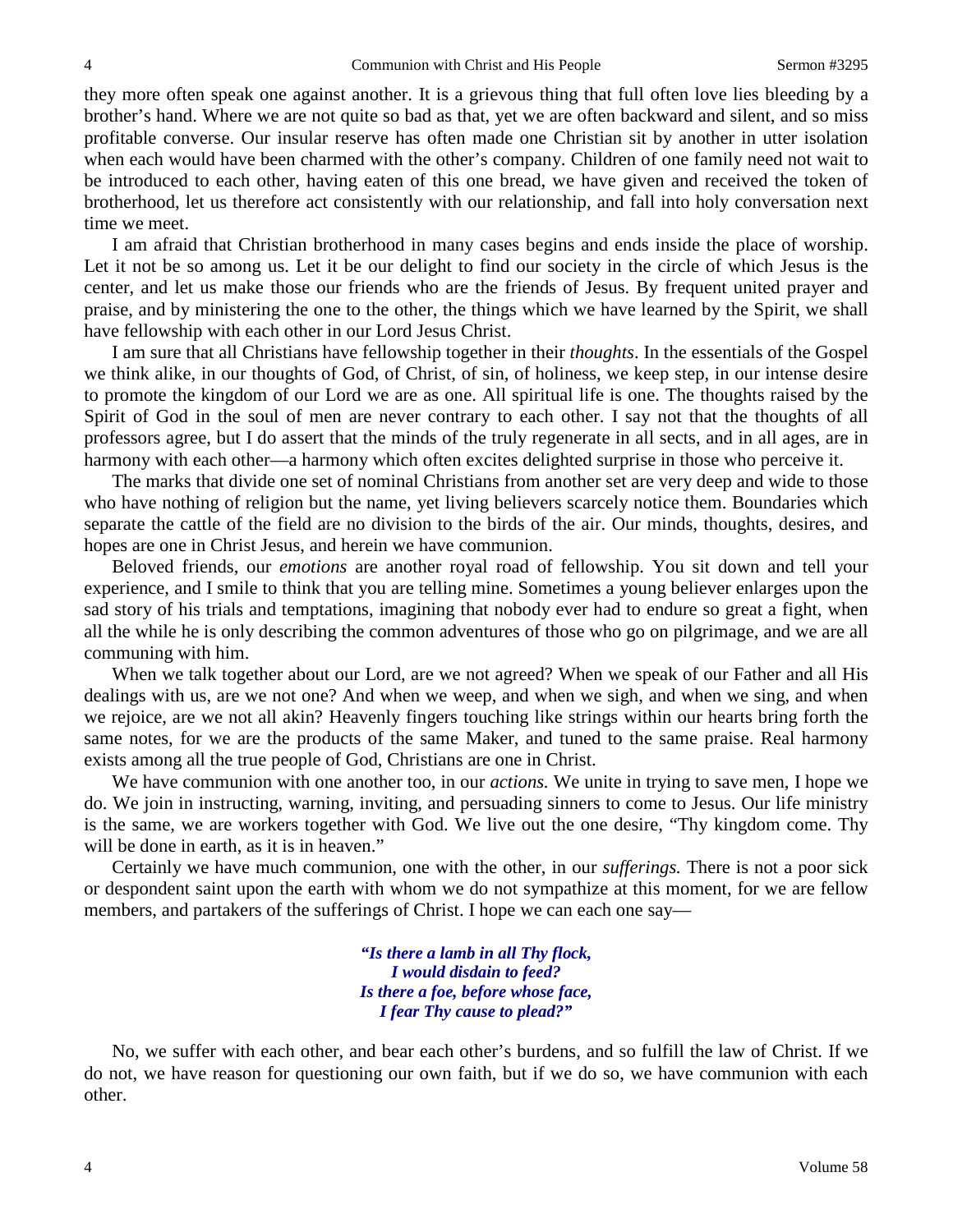I hope we have fellowship in our *joys.* Is one happy? We would not envy him, but rejoice with him. Perhaps this spirit is not so universal as it should be among professors. Are we at once glad because another prospers? If another star outshines ours, do we delight in its radiance? When we meet a brother with ten talents, do we congratulate ourselves on having such a man given to help us, or do we depreciate him as much as we can? Such is the depravity of our nature that we do not readily rejoice in the progress of others if they leave us behind, but we must school ourselves to this.

A man will readily sit down and sympathize with a friend's griefs, but if he sees him honored and esteemed, he is apt to regard him as a rival, and does not readily rejoice with him. This ought not to be, without effort we ought to be happy in our brother's happiness. If we are ill, be this our comfort, that many are in robust health, if we are faint, let us be glad that others are strong in the Lord. Thus shall we enjoy a happy fellowship like that of the perfected above.

When I have put all these modes of Christian communion together, no one of them is so sure, so strong, so deep, as communion in receiving the same Christ as our Savior, and trusting in the same blood for cleansing unto eternal life. Here on the table you have the tokens of the broadest and fullest communion. This is a kind of communion which you and I cannot choose or reject, if we are in Christ, it is and must be ours.

Certain brethren restrict their communion in the outward ordinance, and they think they have good reasons for doing so, but I am unable to see the force of their reasoning, because I joyfully observe that these brethren commune with other believers in prayer, and praise, hearing of the Word and other ways, the fact is that the matter of real communion is very largely beyond human control, and is to the spiritual body what the circulation of the blood is to the natural body—a necessary process not dependent upon volition.

In perusing a deeply spiritual book of devotion, you have been charmed and benefited, and yet upon looking at the title page, it may be you have found that the author belonged to the Church of Rome. What then? Why, then it has happened that the inner life has broken all barriers, and your spirits have communed. For my own part, in reading certain precious works, I have loathed their Romanism, and yet I have had close fellowship with their writers in weeping over sin, in adoring at the foot of the cross, and in rejoicing in the glorious enthronement of our Lord.

Blood is thicker than water, and no fellowship is more inevitable and sincere than fellowship in the precious blood, and in the risen life of our Lord Jesus Christ. Here, in the common reception of the one loaf, we bear witness that we are one, and in the actual participation of all the chosen in the one redemption that unity is in very deed displayed and matured in the most substantial manner. Washed in the one blood, fed on the same loaf, cheered by the same cup, all differences pass away, and "we, being many, are one body in Christ, and every one members one of another."

**III.** Now then, dear friends, if this kind of fellowship is the best, LET US TAKE CARE TO ENJOY IT. Let us at this hour avail ourselves of it.

Let us take care *to see Christ* in the mirror of this ordinance. Have any of you eaten the bread and yet have you not seen Christ? Then you have gained no benefit. Have you drank the wine, but have you not remembered the Lord? Alas, I fear you have eaten and drunk condemnation to yourselves, not discerning the Lord's body. But if you did see through the emblems, as aged persons see through their spectacles, then you have been thankful for such aids to vision. But what is the use of glasses if there is nothing to look at? And what is the use of the communion if Christ is not in our thoughts and hearts?

If you did discern the Lord, then be sure, again, to *accept Him.* Say to yourself, "All that Christ is to any, He shall be to me. Does He save sinners? He shall save me. Does He change men's hearts? He shall change mine. Is He All-in-all to those who trust Him? He shall be All-in all to me."

I have heard persons say that they do not know how to take Christ. What said the apostle? "The word is nigh thee, even in thy mouth, and in thy heart." If you have something in your mouth that you desire to eat, what is the best thing to do? Will you not swallow it? That is exactly what faith does. Christ's word of grace is very near you, it is on your tongue, let it go down into your inmost soul. Say to your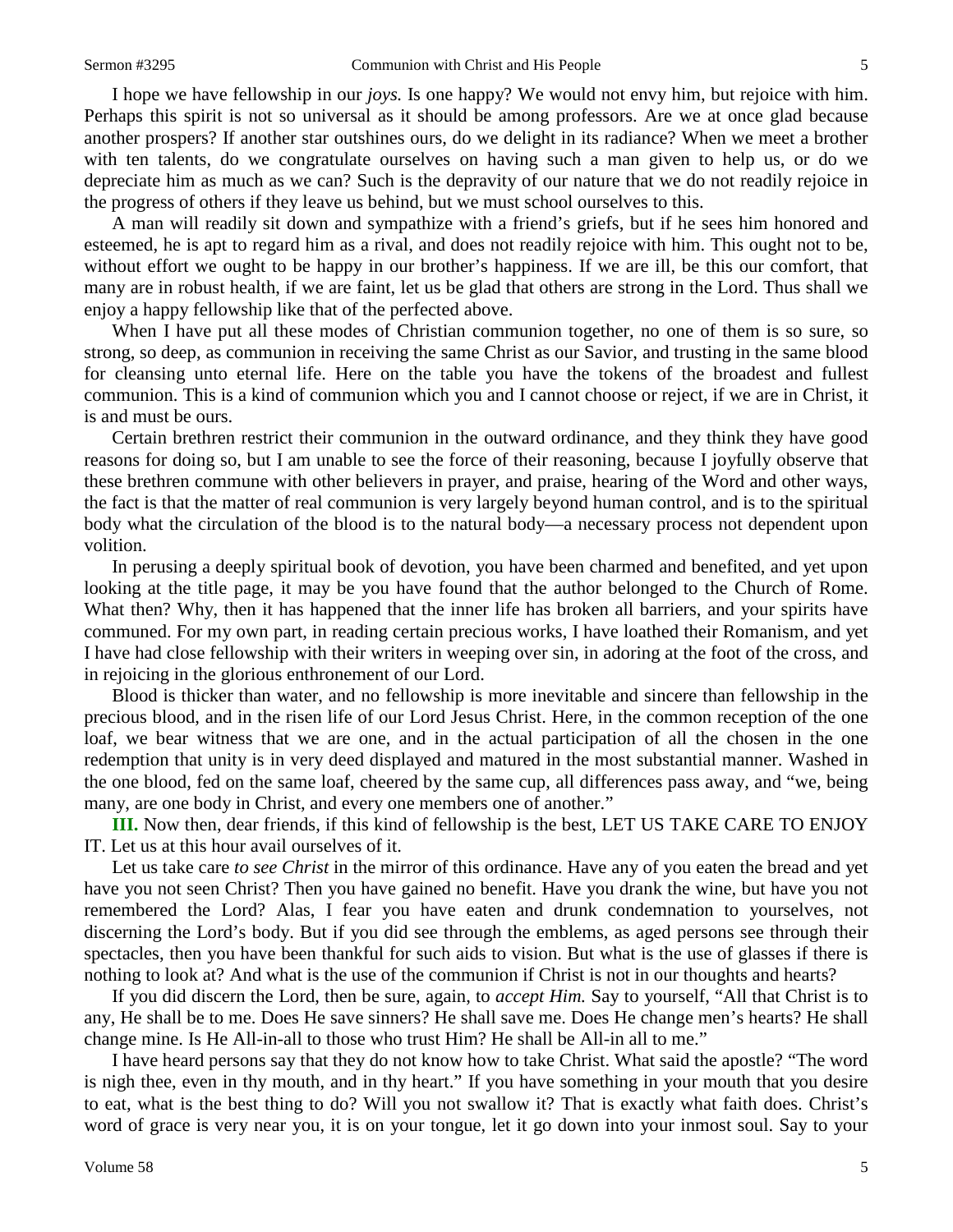Savior, "I know I am not fit to receive You, O Jesus, but since You do graciously come to me as bread comes to the hungry, I joyfully receive You, rejoicing to feed upon You. Since You do come to me as the fruit of the vine to a thirsty man, Lord, I take You, willingly, and I thank You that this reception is all that You do require of me. Has not Your Spirit so put it, 'As many as received him, to them gave he power to become the sons of God, even to them that believe on his name'"?

Beloved friends, when you have thus received Jesus, fail not to *rejoice in Him* as having received Him. How many there are, who have received Christ, who talk and act as if they never had received Him! It is a poor dinner of which a man says, after he has eaten it, that he feels as if he had not dined, and is it a poor Christ of whom anyone can say, "I have received Him, but I am none the happier, none the more at peace."

If you have received Jesus into your heart, you *are* saved, you *are* justified. Do you whisper, "I hope so"? Is that all? Do you not know? The hopings and hoppings of so many are a poor way of going, put both feet down and say, "I know whom I have believed, and am persuaded that he is able to keep that which I have committed unto him against that day." You are either saved or lost, there is no state between the two. You are either pardoned or condemned, and you have good reason for the highest happiness or else you have grave causes for the direst anxiety. If you have received the atonement, be as glad as you can be, and if you are still an unbeliever, rest not till Christ is yours.

Oh, the joy of continually entering into fellowship with Christ in such a way that you never lose His company! Be this yours, beloved, every day and all the day! May His shadow fall upon you as you rest in the sun, or stray in the gardens! May His voice cheer you as you lie down upon the seashore, and listen to the murmuring of the waves, may His presence glorify the main solitude as you climb the hills. May Jesus be to you an all-surrounding presence, lighting up the night, perfuming the day, gladdening all places, and sanctifying all pursuits.

Our Beloved is not a Friend for Lord's-days only, but for weekdays too, He the inseparable Companion of His loving disciples. Those who have had fellowship with His body and His blood at this table may have the Lord as an habitual Guest at their own tables, those who have met their Master in this upper room may expect Him to make their own chamber bright with His royal presence. Let fellowship with Jesus and with the elect brotherhood be henceforth the atmosphere of our life, the joy of our existence. This will give us a heaven below and prepare us for heaven above.

### **EXPOSITION BY C. H. SPURGEON**

#### *MATTHEW 26:14-35*

**Verses 14-16.** *Then one of the twelve, called Judas Iscariot, went unto the chief priests, and said unto them, What will ye give me, and I will deliver him unto you? And they covenanted with him for thirty pieces of silver. And from that time he sought opportunity to betray him.*

It was *one of the twelve,* who *went unto the chief priests,* to bargain for the price of his Lord's betrayal. He did not even mention Christ's name in his infamous question, *"What will ye give me, and I will deliver him unto you?"* The amount agreed upon, *thirty pieces of silver,* was the price of a slave, and showed how little value the chief priests set upon Jesus, and also revealed the greed of Judas in selling his Master for so small a sum. Yet many have sold Jesus for a less price than Judas received, a smile or a sneer has been sufficient to induce them to betray their Lord.

Let us, who have been redeemed with Christ's precious blood, set high store by Him, think much of Him and praise Him much. As we remember, with shame and sorrow, these thirty pieces of silver, let us never undervalue Him, or forget the priceless preciousness of Him who was reckoned as worth no more than a slave.

**17-18.** *Now the first day of the feast of unleavened bread the disciples came to Jesus, saying unto him, Where wilt thou that we prepare for thee to eat the passover? And he said, Go into the city to such*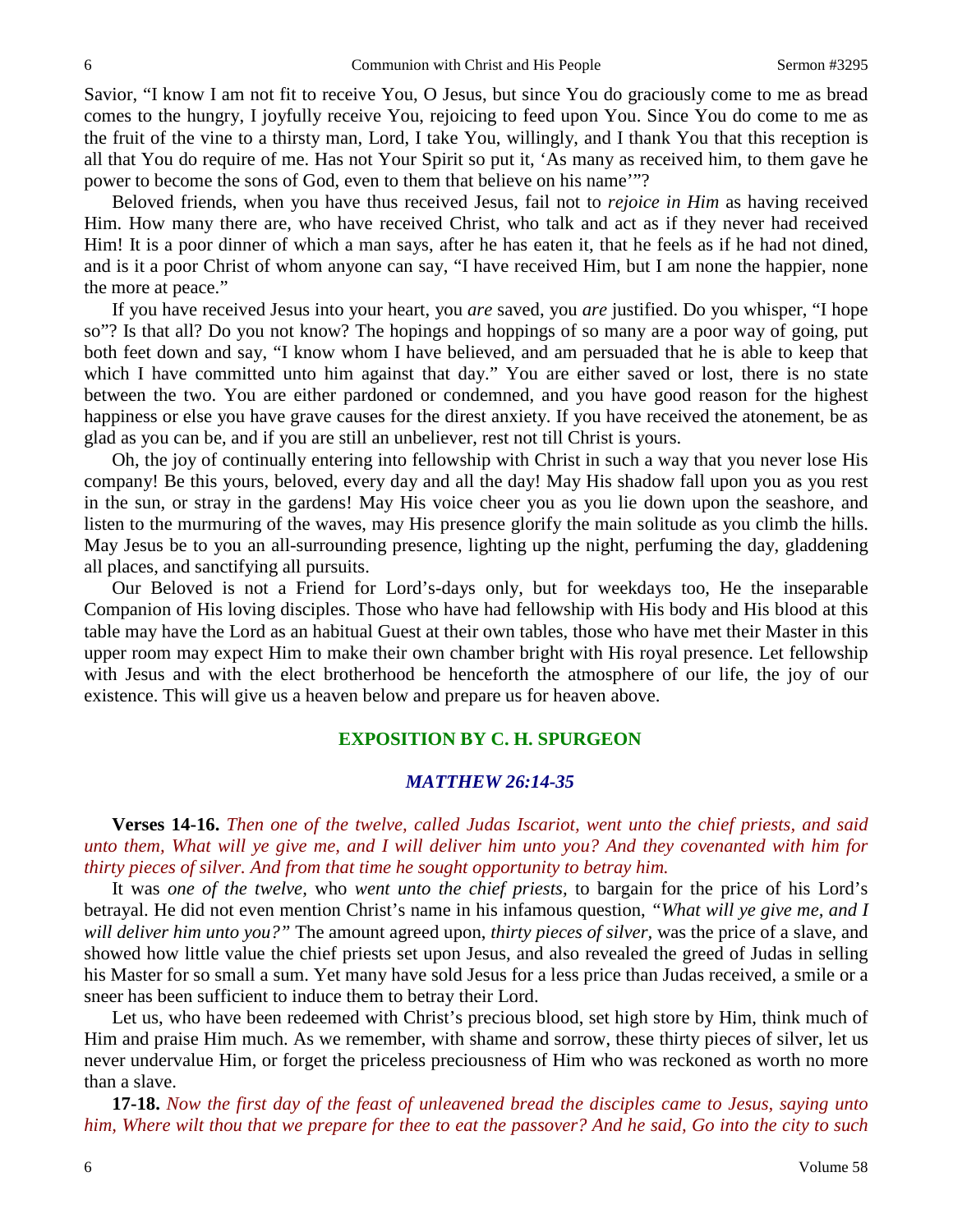## *a man, and say unto him, The Master saith, My time is at hand; I will keep the passover at thy house with my disciples.*

How truly royal was Jesus of Nazareth even in His humiliation! He had no home of His own wherein He could *"keep the passover"* with His disciples, He was soon to be put to a public and shameful death, yet He had only to send two of His disciples *"into the city to such a man,"* and the guest chamber, furnished and prepared, was at once placed at His disposal. He did not take the room by arbitrary force, as an earthly monarch might have done, but He obtained it by the diviner compulsion of almighty love. Even in His lowest estate, our Lord Jesus had the hearts of all men beneath His control. What power He has now that He reigns in glory!

**19.** *And the disciples did as Jesus had appointed them; and they made ready the passover.*

If Christ's disciples always loyally *did as Jesus appointed them,* they would always speed well on His errands. There are many more people in the world ready to yield to Christ than some of us think. If we would only go to them as Peter and John went to this man in Jerusalem, and say to them what "the Master saith," we should find that their hearts would be opened to receive Christ even as this man's house was willingly yielded up at our Lord's request.

**20-21.** *Now when the even was come, he sat down with the twelve. And as they did eat, he said, Verily I say unto you, that one of you shall betray me*.

Our Lord remained in seclusion until the evening, and then went to the appointed place and *sat down,* or rather, reclined at the paschal table, *with the twelve*. *And as they did eat, He said, "Verily I say unto you, that one of you shall betray me."* This was a most unpleasant thought to bring to a feast, yet it was most appropriate to the passover, for God's commandment to Moses concerning the first paschal lamb was, "With bitter herbs they shall eat it." This was a painful reflection for our Lord, and also for His twelve chosen companion, "One of you," and His eyes would glance round the table as He said it, "One of you shall betray me."

**22.** *And they were exceeding sorrowful, and began every one of them to say unto him, Lord, is it I?*

That short sentence fell like a bombshell among the Savior's bodyguard. It startled them, they had all made great professions of affection for Him, and for the most part, those professions were true. *And they were exceeding sorrowful,* and well they might be. Such a revelation was enough to produce the deepest emotions of sorrow and sadness. It is a beautiful trait in the character of the disciples that they did not suspect one another, but *every one of them* inquired, almost incredulously, as the form of the question implies, *"Lord, is it I?"* No one said, "Lord, is it Judas?" Perhaps no one of the eleven thought that Judas was base enough to betray the Lord who had given him an honorable place among His apostles.

We cannot do any good by suspecting our brethren, but we may do great services by suspecting ourselves. Self-suspicion is near akin to humility.

**23-24.** *And he answered and said, He that dippeth his hand with me in the dish, the same shall betray me. The Son of man goeth as it is written of him: but woe unto that man by whom the Son of man is betrayed! it had been good for that man if he had not been born.*

A man may get very near to Christ, ay, may dip his hand in the same dish with the Savior, and yet betray Him. We may be high in office, and may apparently be very useful, as Judas was, yet we may betray Christ.

We learn from our Lord's words that divine decrees do not deprive a sinful action of its guilt, *"The Son of man goeth as it is written of him: but woe unto that man by whom the Son of man is betrayed*." His criminality is just as great as though there had been no "determinate counsel and foreknowledge of God." *"It had been good for that man if he had not been born*." The doom of Judas is worse than nonexistence. To have consorted with Christ as he had done, and then to deliver Him into the hands of His enemies, sealed the traitor's eternal destiny.

**25.** *Then Judas, which betrayed him, answered and said, Master, is it I? He said unto him, Thou hast said.*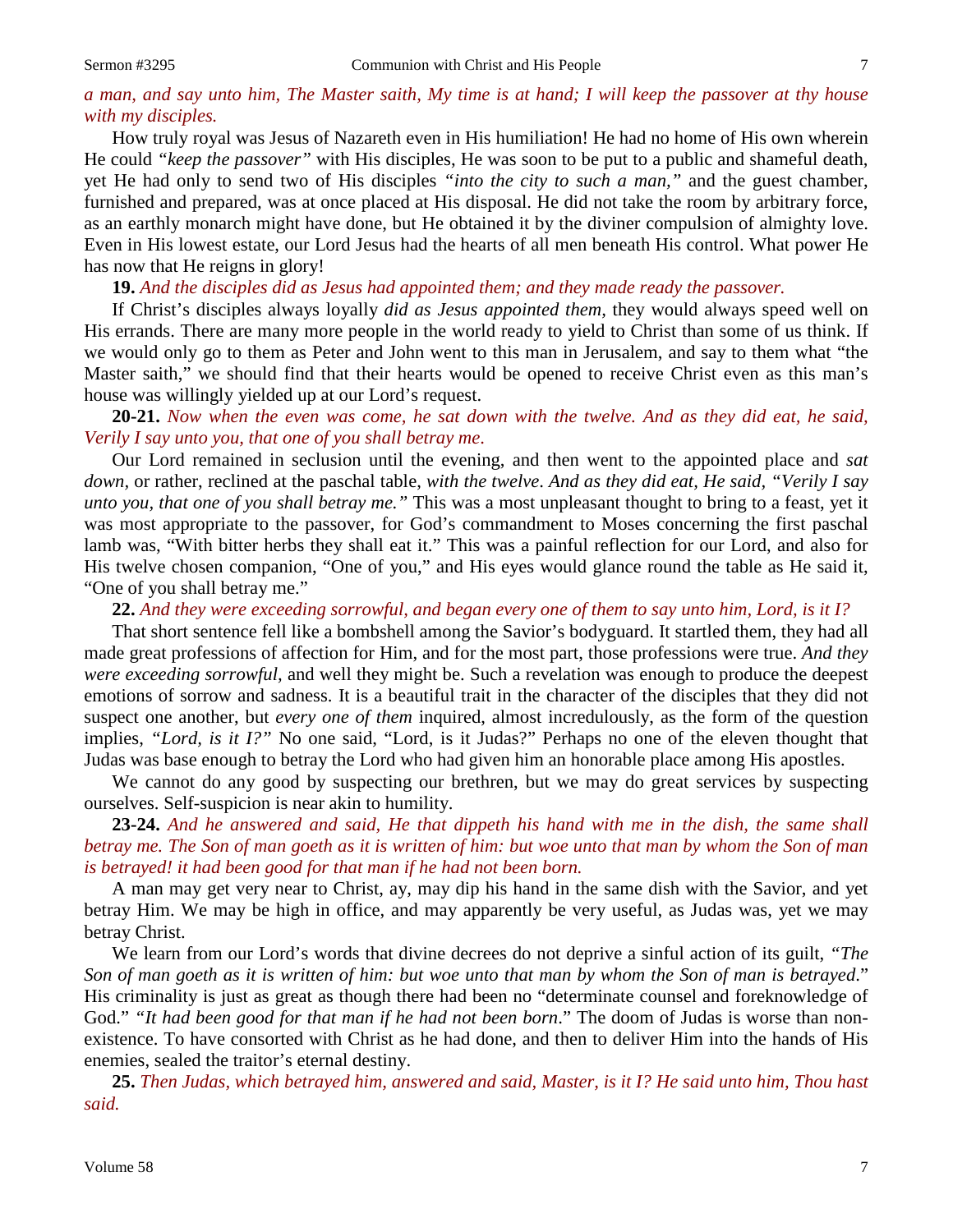Judas appears to have been the last of the twelve to ask the question, *"Is it I?"* Those who are the last to suspect themselves are usually those who ought to be the first to exercise self-suspicion. Judas did not address Christ as "Lord," as the other disciples had done, but called Him Rabbi, *"Master."* Otherwise, his question was like that of his eleven companions, but He received from Christ an answer that was given to no one else,—*He said unto him, "Thou hast said."* Probably the reply reached his ear alone, and if he had not been a hopeless reprobate, this unmasking of his traitorous design might have driven him to repentance, but there was nothing in his heart to respond to Christ's voice. He had sold himself to Satan before he sold his Lord.

**26-28.** *And as they were eating, Jesus took bread, and blessed it, and brake it, and gave it to the disciples, and said, Take, eat; this is my body. And he took the cup, and gave thanks, and gave it to them, saying, Drink ye all of it; for this is my blood of the new testament, which is shed for many for the remission of sins.*

The Jewish passover was made to melt into the Lord's supper, as the stars of the morning dissolve into the light of the sun. *As they were eating,* while the paschal supper was proceeding, Jesus instituted the new memorial which is to be observed until He comes again. How simple was the whole ceremony! *"Jesus took bread, and blessed it, and brake it, and gave it to his disciples, and said, Take, eat; this is my body*." Christ could not have meant that the bread was His body, for His body was reclining by the table, but He intended that broken bread to represent His body which was about to be broken on the cross. Then followed the second memorial, *the cup,* filled with "the fruit of the vine," of which Christ said, *"Drink ye all of it."*

There is no trace here of any altar or priest, there is nothing about the elevation or adoration of the host, there is no resemblance between the Lord's supper and the Romish mass. Let us keep strictly to the letter and spirit of God's Word in everything, for if one adds a little, another will add more, and if one alters one point, and another alters another point, there is no telling how far we shall get from the truth.

The disciples had been reminded of their own liability to sin, now their Savior gives them a personal pledge of the pardon of sin, according to Luke's record of His words, *"This cup is the new testament in my blood, which is shed for you."* 

**29.** *But I say unto you, I will not drink henceforth of this fruit of the vine, until that day when I drink it new with you in my Father's kingdom.*

Thus Jesus took the great Nazarite vow never to drink of the fruit of the vine till He should drink it new with His disciples in His Father's kingdom. He will keep His tryst with all His followers, and they with Him shall hold high festival forever.

**30.** *And when they had sung an hymn, they went out into the mount of Olives.*

Was it not truly brave of our dear Lord to sing under such circumstances? He was going forth to His last dread conflict, to Gethsemane, and Gabbatha, and Golgotha, yet He went with a song on His lips. He must have led the singing, for the disciples were too sad to start the hallel with which the paschal feast closed, *And when they had sung an hymn, they went out into the mount of Olives*. Then came that desperate struggle in which the great Captain of our salvation wrestled even to a bloody sweat, and prevailed.

**31-32.** *Then saith Jesus unto them, All ye shall be offended because of me this night: for it is written, I* will smite the shepherd, and the sheep of the flock shall be scattered abroad. But after I am risen *again, I will go before you into Galilee.*

Observe our Lord's habit of quoting Scripture. He was able to speak words of infallible truth, yet He fell back upon the inspired record in the Old Testament. His quotation from Zechariah does not seem to have been really necessary, but it was most appropriate to His prophecy to His disciples, *"All ye shall be offended because of me this night: for it is written, I will smite the shepherd, and the sheep of the flock shall be scattered abroad*." Jesus was the Shepherd who was about to be smitten, but He foretold the scattering of the sheep. Even those leaders of the flock that had been first chosen by Christ, and had been most with Him, would stumble and fall away from Him on that dread night, but the Shepherd